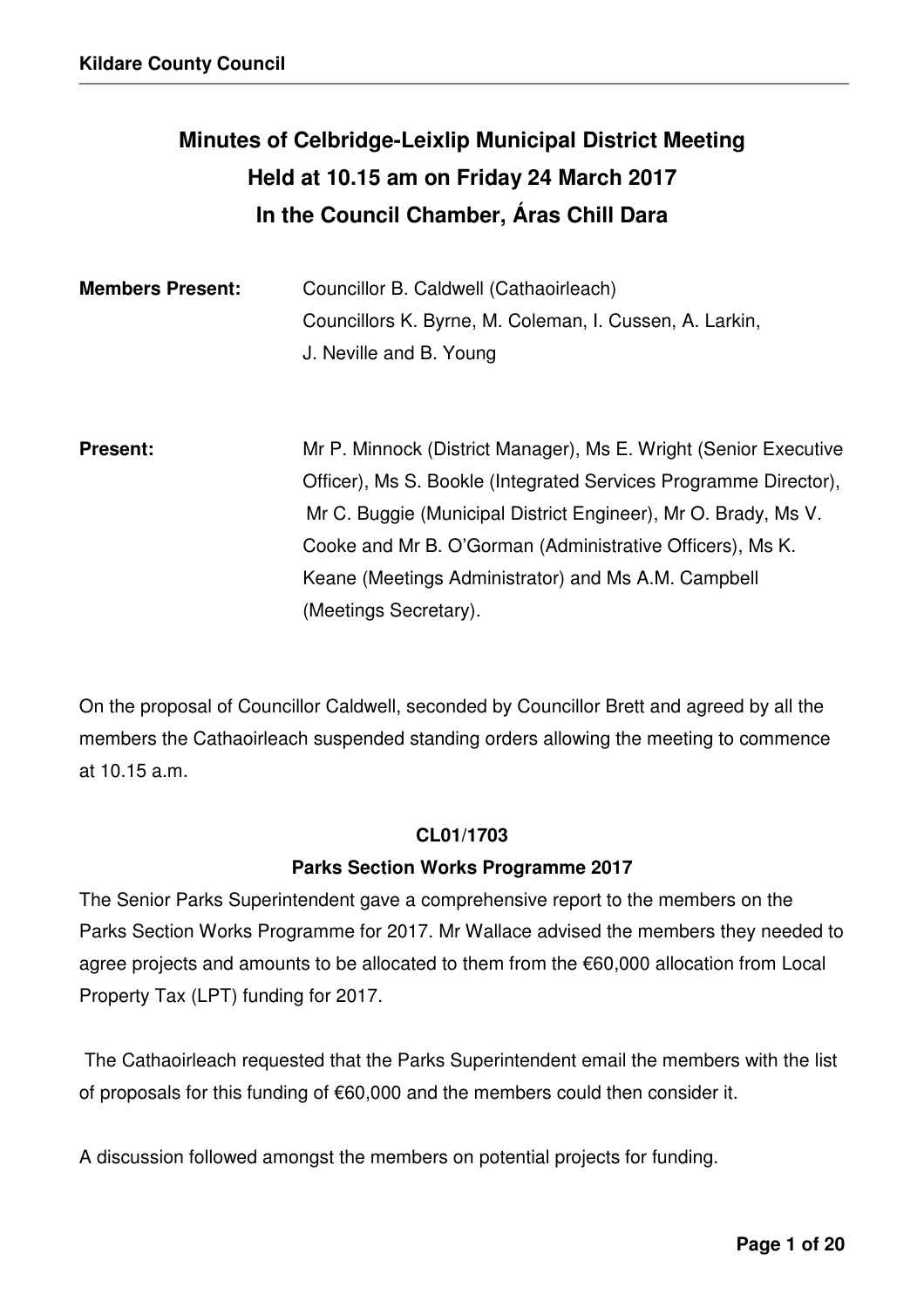In response to Councillor Neville's question, Mr Wallace advised that there was currently no policy to deal with issues such as pruning and planting of trees, however he was hopeful that a policy could be put in place to develop standards for best practice.

Councillor Byrne queried if work could be carried out on sheds in the Wonderful Barn where the ceiling has fallen in.

Councillor Young stated that benches in the St. John of God playground needed refurbishment and he also said that the path at the back of the car park in Loughnamona needed to be made safer as it was dangerous due to a bad surface.

Mr Wallace informed the members that this car park had been a Part 8 process which had been developed as an area for clubs using the pitches and also as an overflow for the CIE car park and he advised that he would re-instate the work done on this path over the summer, however he also advised that anti-social issues at this location should be reported to the Gardaí.

In response to Councillor Cussen's questions, Mr Wallace informed the members that funding for playgrounds came from three strands. Funding from the Annual Revenue Budget was used for maintenance, playground initiatives such as the trial of pieces of equipment in playgrounds and new equipment was funded from the Capital Budget.

Mr Wallace also confirmed that companies can pay a fee to install their sign on a roundabout but that the maintenance of roundabouts was the responsibility of the council.

**Resolved** with the agreement of all the members that the Parks Superintendent forward a list of proposals for the funding of €60,000 from the Local Property Tax funding for 2017.

# **CL02/1703**

# **Minutes Silence**

On the proposal of Councillor Neville, seconded by Councillor Young and with the agreement of all the members a minutes silence was observed on the recent passing of former Deputy First Minister Martin McGuiness and the crew members of the Irish Coast Guard rescue helicopter 116 following the tragedy that took place in county Mayo.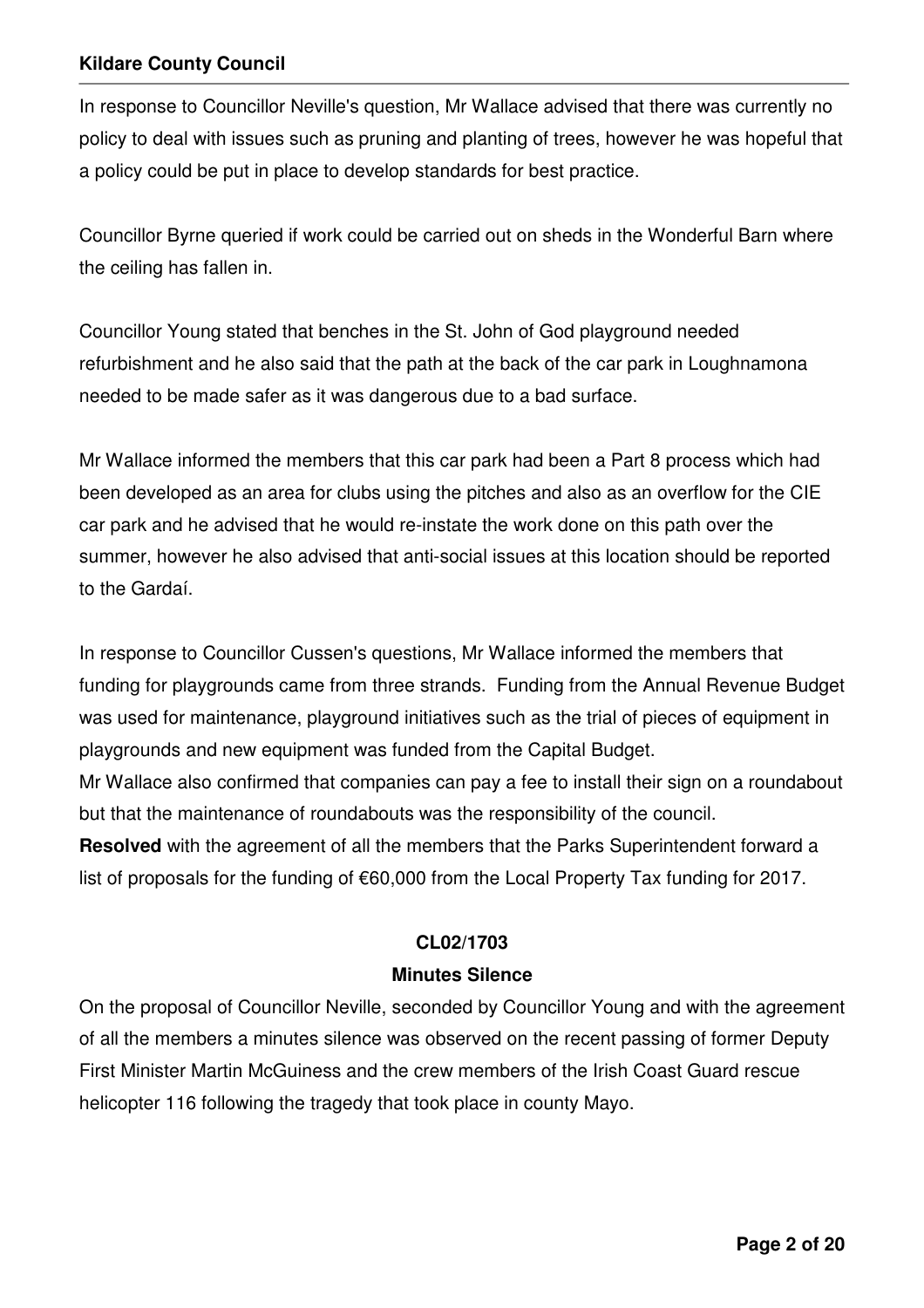### **CL03/1703**

### **Minutes and progress report**

The members considered the minutes of the monthly meeting held on 17 February 2017, together with the progress report.

**Resolved** on the proposal of Councillor Neville, seconded by Councillor Larkin, that the minutes of the monthly meeting held on 17 February 2017 be confirmed and taken as read. The progress report was noted.

# **CL04/1703**

### **Matters Arising**

# **Response from the National Transport Authority and Bus Shelters (CL03/1701)**

Councillor Young reiterated his concerns and a letter to be issued to Dublin Bus in advance of their proposals being made, on requirements such as the extension of the bus service to the Easton Road and extra early morning services.

Ms Wright confirmed that these concerns have been relayed to Dublin Bus and the Roads department are talking to the National Transport Authority (NTA) and Dublin Bus on these issues.

# **Upgrading of Public Lighting on Main Street, Celbridge (CL06/1702)**

The members queried the publication of information in relation to this issue in the Liffey Champion and noted the questions they raised on this had not been answered. Councillor Cussen requested that the Director for Roads, Transportation and Public Safety inform the members who gave out the information, who was it given to and why was it given before the members were informed.

# **Letter to Dublin Bus and Bus Éireann (CL16/1702)**

Councillor Cussen noted that there was no response on this issue from Bus Éireann and she requested that this be followed up.

# **Assessment for footpath on Loughlinstown Road, Celbridge (CL15/1612)**

Councillor Cussen noted the report and stated that she looked forward to the discussion on the schedule of municipal district works with the Municipal District Engineer.

# **Noise level study on both sides of the M4 at Leixlip-Celbridge (CL21/1601)**

Councillor Cussen queried the time frame for this review.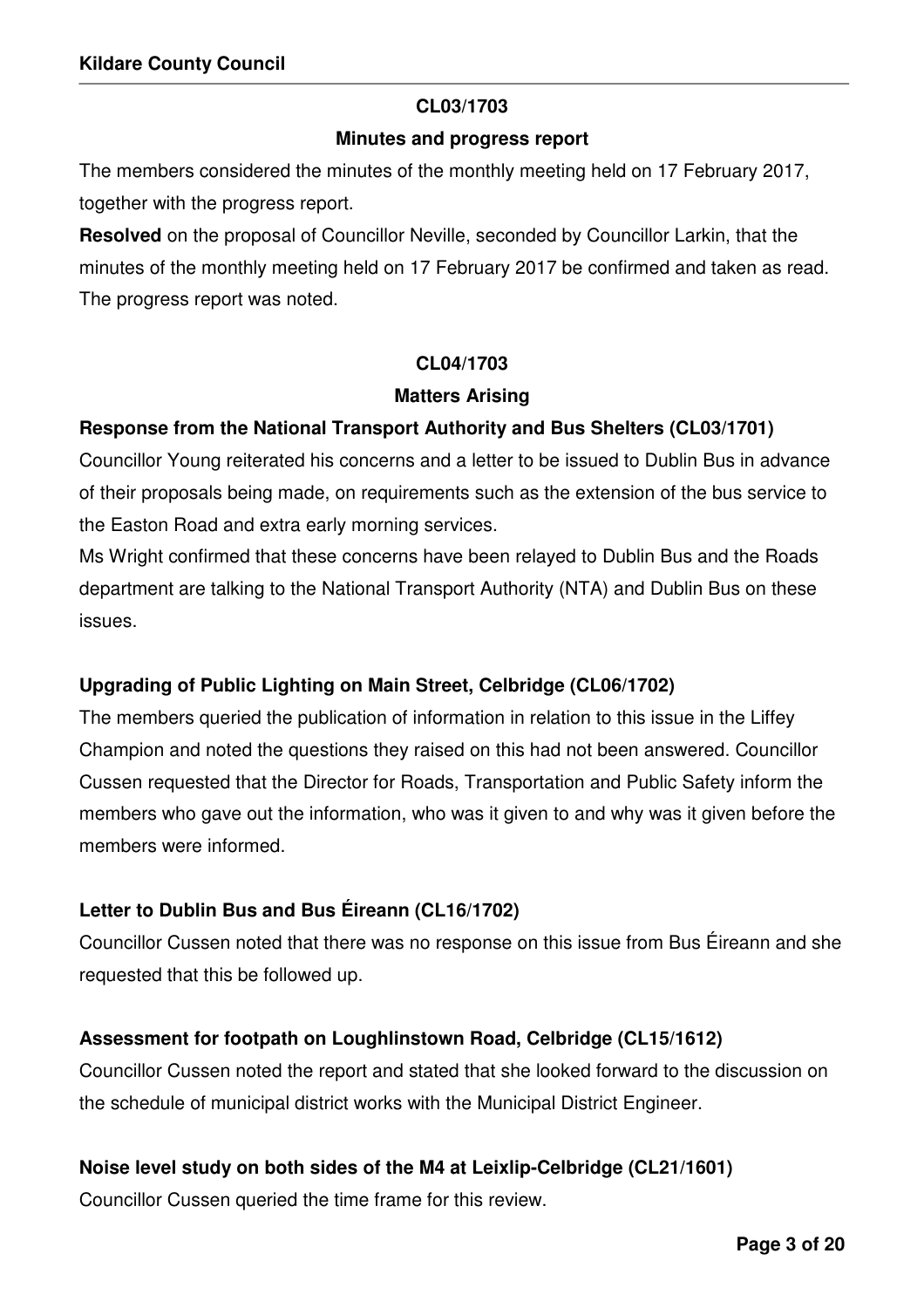# **Timelines for a Columbarium Wall at Confey Graveyard (CL23/1702)**

Councillor Cussen queried if this wall was always dependent upon the local area plan.

# **Request for deputation to a meeting of South Dublin County Council (CL02/1702) (CL10/1612) (CL13/1611)**

In response to an update from Ms. Wright, Councillor Larkin confirmed that the members had previously agreed a motion that a request issue seeking a deputation for members of the Celbridge-Leixlip Municipal District to attend a meeting of the Lucan Area Committee.

# **Water issues in Ballygoran Housing Estate (CL22/1702)**

Councillor Young stated that it was unsatisfactory that houses and estates are affected by low pressure and he asked that a clarification be sought from Irish Water on how the issue of low water pressure at this location will be dealt with.

# **Council owned land in Donaghcomper Estate (CL21/1702)**

Councillor Young stated that the map that the Parks Superintendent circulated to the members did not correspond with the Local Area Plan map with regard to the boundaries and requested clarification on this issue.

# **Vacant Housing Report - Celbridge-Leixlip Municipal District**

Councillor Cussen noted that the format of this report had changed adding that the new format lacked detail and she requested that the report revert to its original format.

# **CL05/1703**

# **Agree adjustment to Local Property Tax (LPT)**

Councillor Caldwell asked the members to consider the allocation of €8,000 to the Decade of Commemoration from Local Property Tax (LPT) funding.

A discussion followed among the members as to where this money could be reallocated from. The District Manager informed the members, that in his opinion, they could consider it from within the allocation of Community Grants of €60,000.

In reply to Councillor Young's question, the Municipal District Engineer informed the members that the council had received no formal notification from the National Transport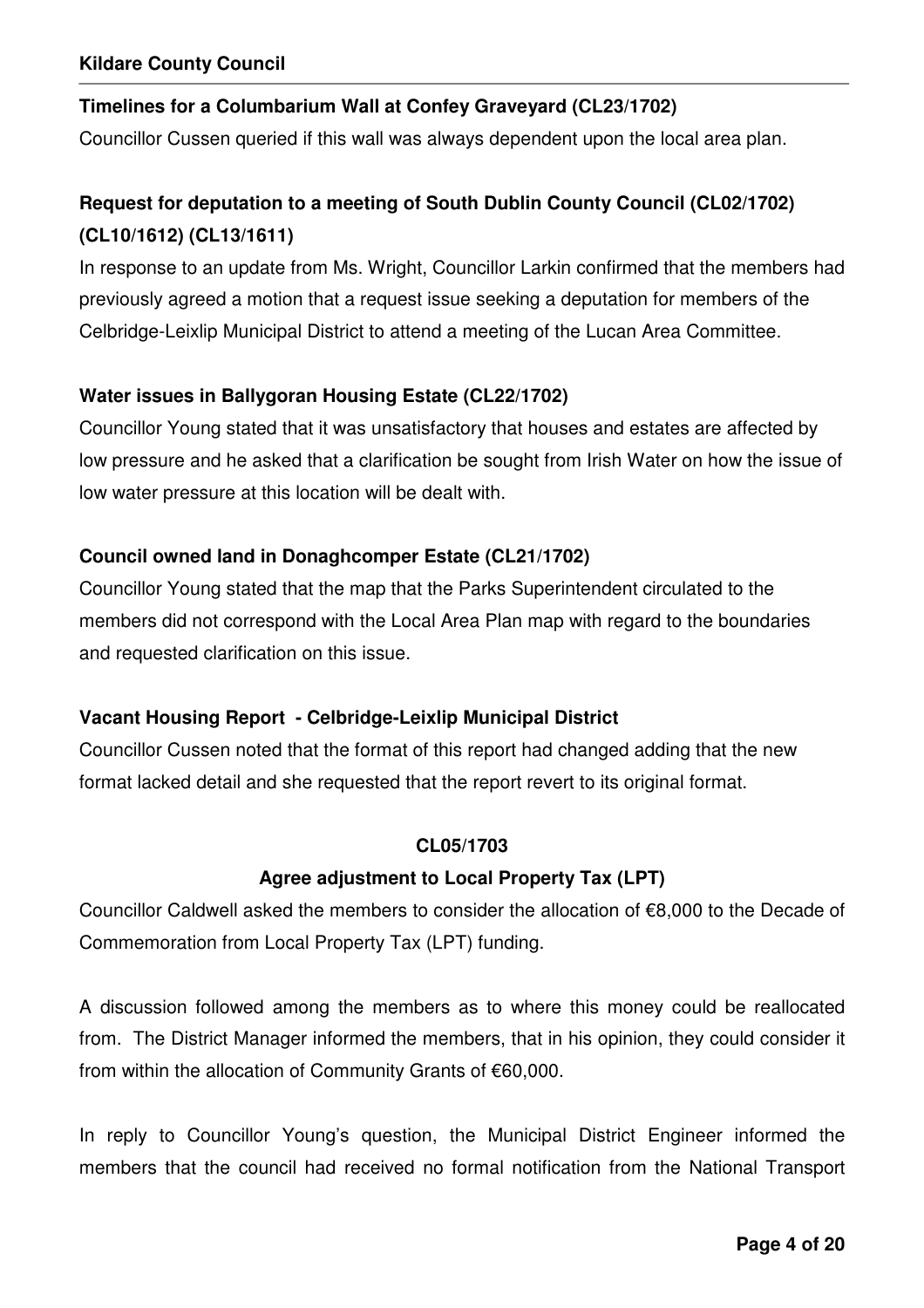Authority (NTA) that funding of  $\epsilon$ 10,000 was being provided by them to carry out a study on the provision of a boardwalk in Celbridge but that the project was being discussed.

**Resolved** on the proposal of Councillor Caldwell, seconded by Councillor Cussen and agreed by all the members that subject to confirmation that the Celbridge Boardwalk Study would be funded by the National Transport Authority (NTA), €8,000 would be allocated to the Decade of Commemoration from the €10,000 allocation of Local Property Tax funding (LPT) 2017 and the remaining €2,000 be reallocated also.

### **CL06/1703**

### **Integrated Services Programme**

Ms Bookle circulated the Integrated Services Programme (ISP) for Celbridge Children, Young People and Health and the Celbridge Tourism and Heritage Forum Implementation Plans for 2017. Ms Bookle also circulated an overview of the Celbridge Implementation Plan priorities for 2017 and gave a detailed presentation on the update of progress since January 2017, thanking the members for their support.

In response to Councillor Caldwell and Councillor Cussen's questions, Ms Bookle informed the members that setting up an ISP programme in Leixlip was resource dependent. Ms Bookle said support from the elected members was vital and looked for their engagement in the programme. Ms Bookle agreed with Councillor Cussen's suggestion that Councillor Byrne, who is the chairperson for the Local Community Development Committee (LCDC), could be considered as a representative from the members for inclusion in this programme.

# **CL07/1703**

# **Schedule of Municipal District Works 2017**

The District Manager informed the members that they needed to agree the schedule of municipal district works for 2017 advising them that specific projects needed to be identified as the list had not yet been completed.

The Meetings Administrator informed the members that the Schedule of Municipal District Works 2017 needed to be formally agreed before the 31 March 2017 and she suggested that a special meeting be held to agree this schedule.

The Municipal District Engineer requested that the members forward their proposals for this funding to him and that an in committee meeting could be scheduled in the Maynooth area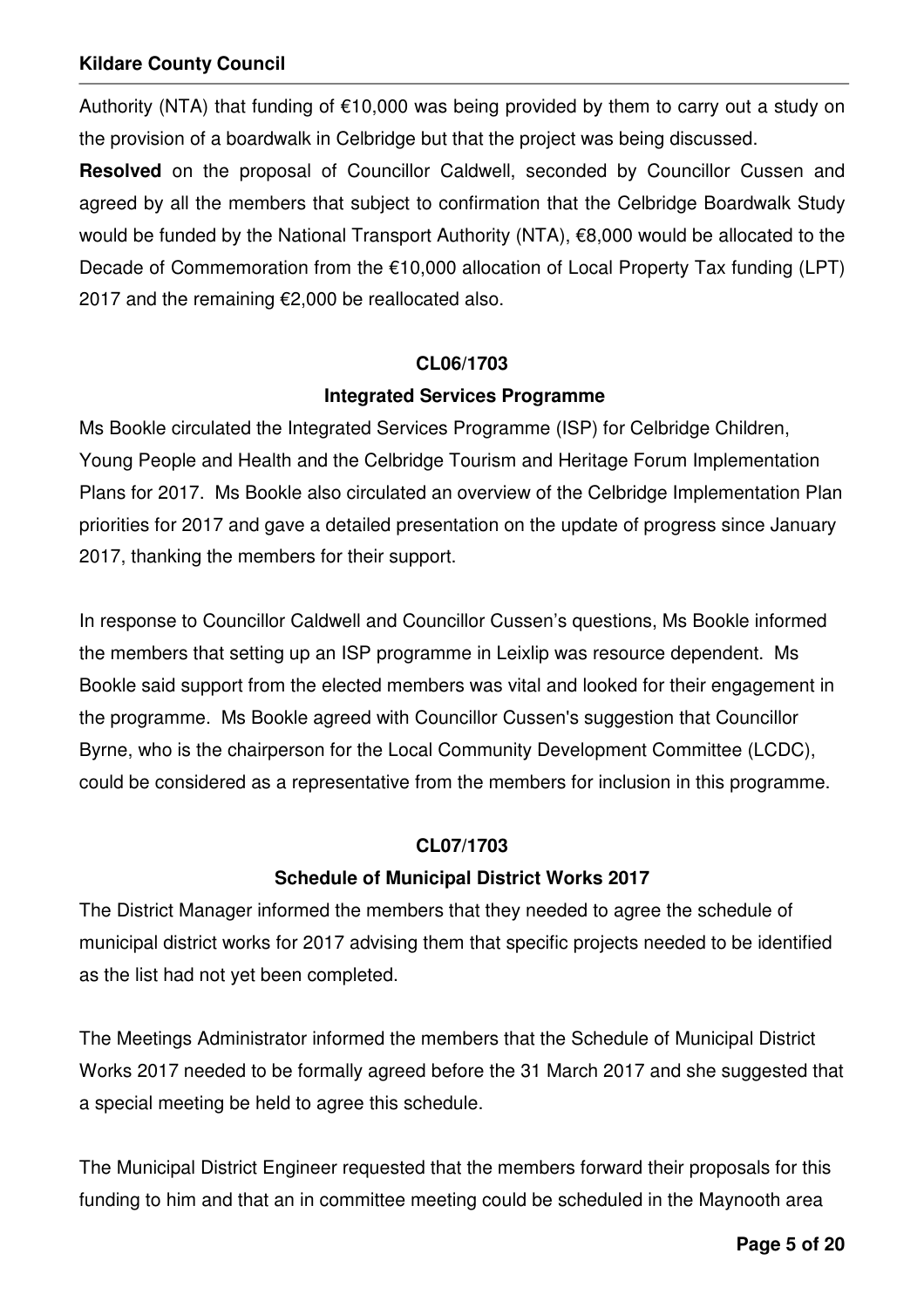office as requested by Councillor Young, to discuss these proposals followed by a special meeting to agree the schedule of municipal district works for 2017.

### **CL08/1703**

# **Deputation on behalf of St. Raphael's Special School**

It was proposed by the Cathaoirleach with the agreement of all the members to accept a deputation on behalf of St. Raphael's Special School at their April meeting.

# **CL09/1703**

# **Nomination of member to the Kildare Cycling Forum**

The members considered the nomination of a member of the Celbridge-Leixlip Municipal District to the Kildare Cycling Forum.

**Resolved** on the proposal of Councillor Caldwell, seconded by Councillor Coleman and agreed by all the members that Councillor Young be nominated to the Kildare Cycling Forum.

# **CL10/1703**

# **Taking in charge of Shinkeen Road, Celbridge**

The members considered a report that was circulated from the roads department on the taking in charge of Shinkeen Road, Celbridge.

**Resolved** on the proposal of Councillor Young, seconded by Councillor Larkin and agreed by all the members that Shinkeen Road, Donaghcomper, Celbridge, County Kildare under the Declaration of a Public Road – Section 11 of the Roads Act 1993 be taken in charge.

# **CL11/1703**

# **Inspection and repair of footpath on Main Street, Leixlip**

It was agreed by the members to take items 8 and 12 of the agenda together as both items relate to the same issue.

# **Item 8 – Councillor Caldwell – Motion**

That the council carry out an inspection of the footpath on Main Street, Leixlip. There are many areas that need urgent repairs.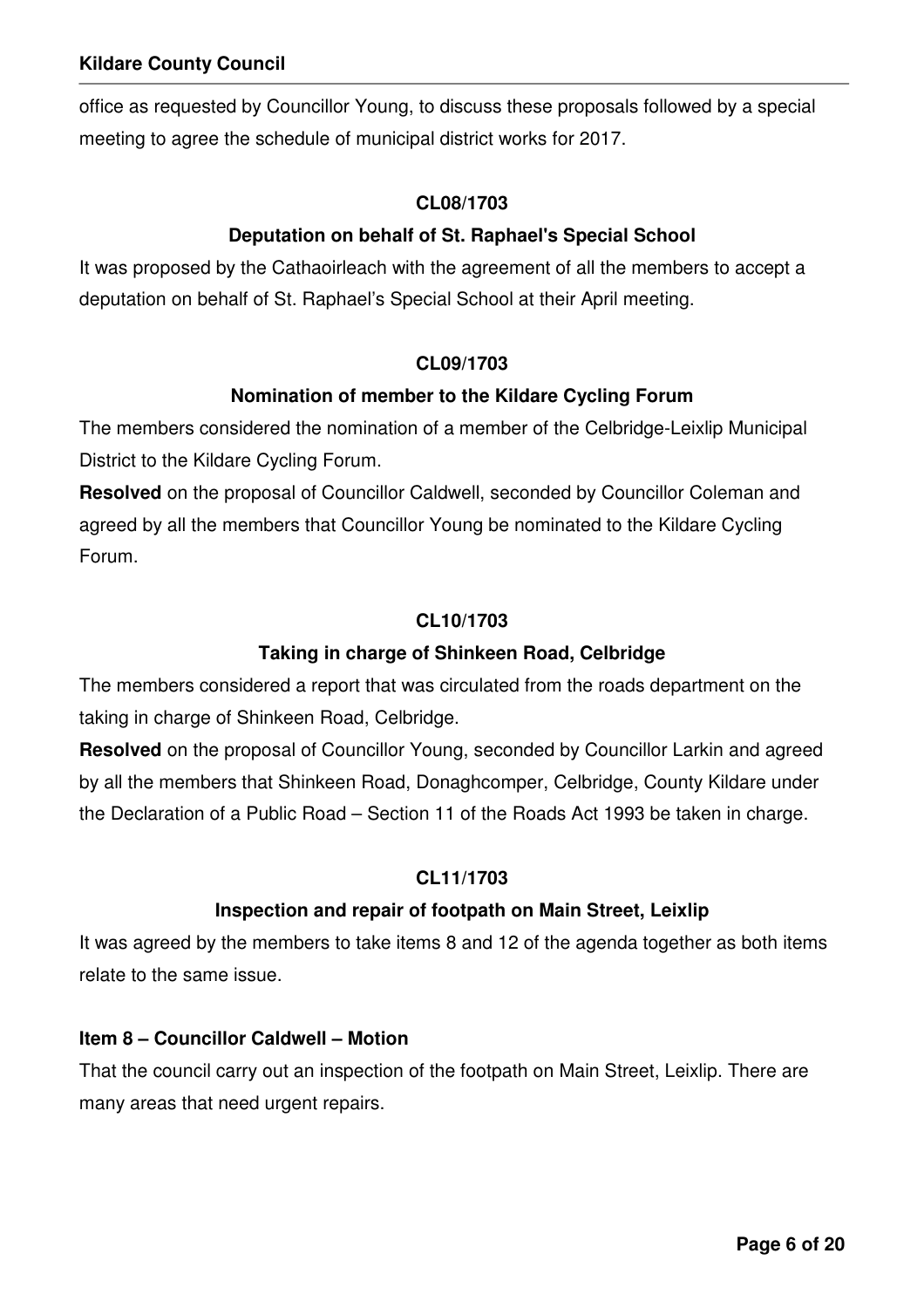### **Item 12 – Councillor Larkin – Motion**

That a study of the paths on main street Leixlip be carried out to identify any faults, loose cobble etc., with any repair improvements to be carried out followed by a deep clean by either sand blast or high pressure and to include the Rye Bridge in the clean.

The motions were proposed by Councillor Caldwell, seconded by Councillor Larkin.

A report was received from the Roads, Transportation and Public Safety Department informing the members that an inspection has been carried out and minor repairs will be completed in the coming weeks. The report also advised that more major work is required at certain locations however funding would need to be identified to address this.

Councillor Larkin stated that he spent roughly three weeks working with the St. Patrick' Day committee and had witnessed the disrepair and bad condition of the footpaths on the main street in Leixlip. Councillor Larkin noted the cobblelock had lost its colour and he suggested a deep clean like sand blasting be carried out and if this did not work, that maybe the whole area should be re-cobblelocked.

Councillor Caldwell expressed his concerns that some areas of the footpath were dangerous and needed urgent attention.

The Municipal District Engineer stated that he agreed with the members that the cobble lock was in place for a long time and said that he would try to clean a test patch to see what result could be achieved, however he advised the members that a more suitable product to install would be matcrete rather than re-cobblelocking this area, but costing for this would need to be obtained. The Municipal District Engineer said he took on board the comments being made in relation to the footpaths and he would investigate the heavily trafficked areas but funding for more substantial works would need to be identified.

**Resolved** on the proposal of Councillor Caldwell, seconded by Councillor Larkin that the Municipal District Engineer carry out repairs to the footpaths on Main Street, Leixlip and a deep clean/sand blasting of a test patch of cobble lock to be carried out and the outcome to be reported back to the members.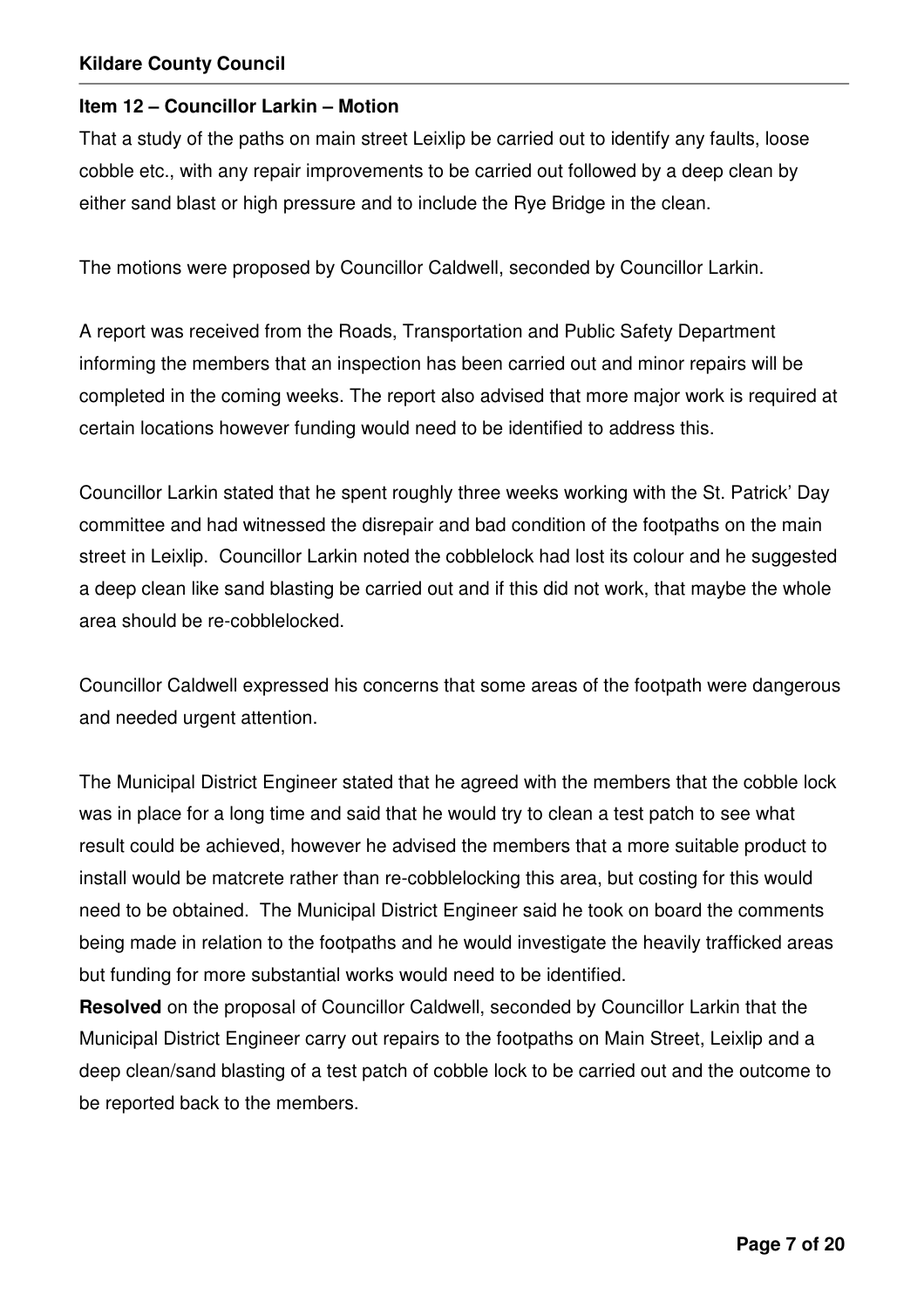### **CL12/1703**

# **Pipe and fill of ditch near Odlums House at Ardrass, Straffan**

The members considered the following motion in the name of Councillor Byrne. That the council pipe the roadside ditch near Odlums House at Ardrass, Straffan and fill it in as it is dangerous to motorised traffic.

The motion was proposed by Councillor Byrne, seconded by Councillor Caldwell.

A report was received from the Roads, Transportation and Public Safety Department informing the members that this roadside ditch forms an important part of the surface water and land drainage system for the area and that there are no plans to pipe this drain as funding would need to be allocated.

Councillor Byrne stated that this ditch was on an exceptionally dangerous bad bend on the road in Ardrass and he would like to see it being filled in.

Councillor Cussen supported the motion and asked that if a costing for this work could be prepared.

The Municipal District Engineer undertook to examine this issue again. **Resolved** on the proposal of Councillor Byrne, seconded by Councillor Caldwell that the Municipal District Engineer investigate and cost the piping and filling in of this roadside ditch.

### **CL13/1703**

# **Repair of footpath near The Glade, Oldtown Mill, Celbridge**

The members considered the following motion in the name of Councillor Byrne. That the large lip on the footpath near The Glade, Oldtown Mill, Celbridge be repaired as a matter of urgency.

The motion was proposed by Councillor Byrne, seconded by Councillor Larkin. A report was received from the Roads, Transportation and Public Safety Department informing the members that Oldtown Mill is not in charge.

Councillor Byrne stated that this footpath was in a very dangerous condition and as the estate was due to be taken in charge soon could it be looked at then.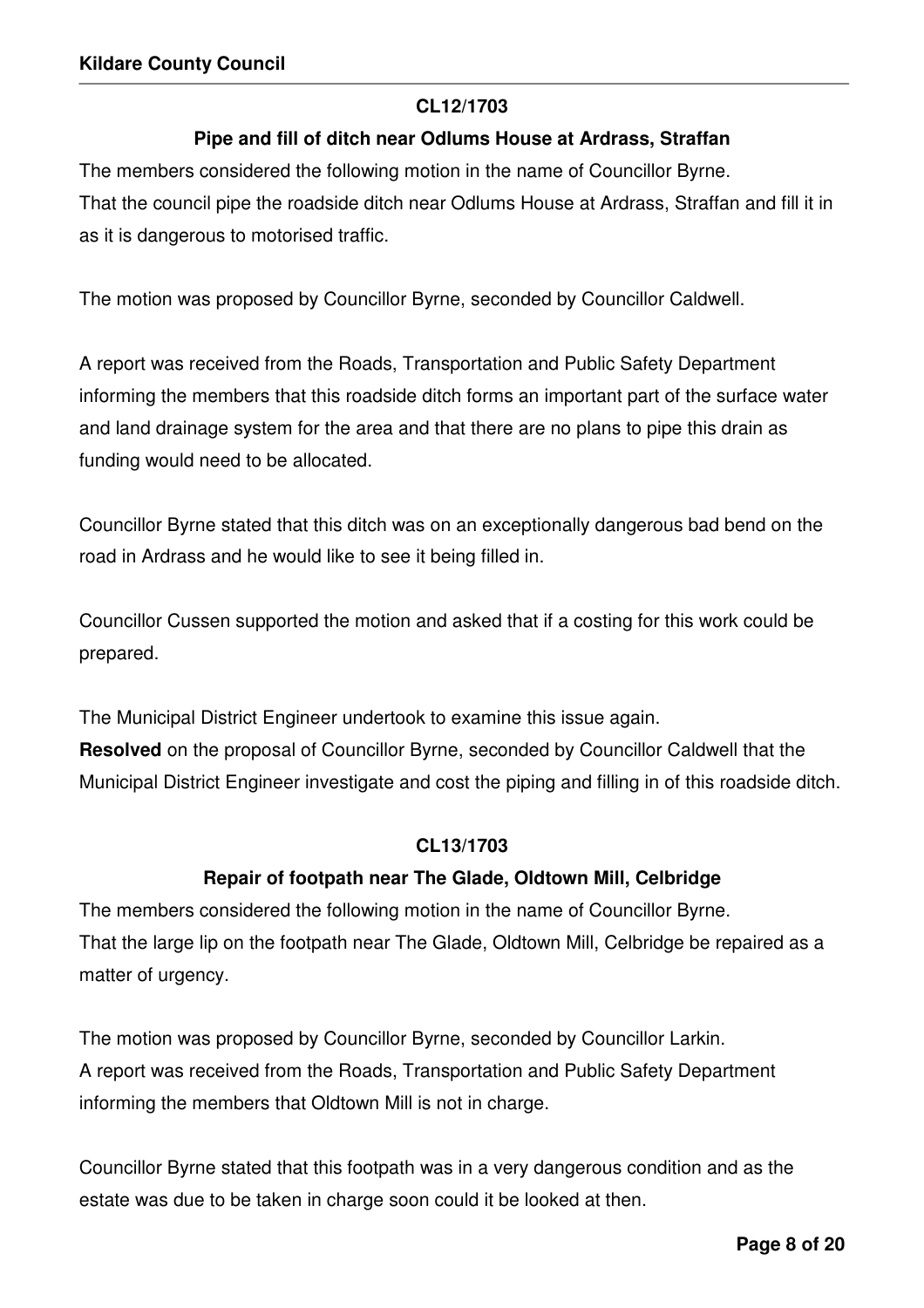The Municipal District Engineer agreed to look at this issue when it was taken in charge but stated that it should be in a suitable condition prior to being taken in charge.

**Resolved** on the proposal of Councillor Byrne, seconded by Councillor Larkin that the report be noted.

### **CL14/1703**

### **Repair of path surface between the two Leixlip train stations**

It was agreed by the members to take items 11 and 22 on the agenda together as both of these items relate to the same issue.

### **Item 11 – Councillor Neville - Motion**

That the council request the path surface between the two Leixlip train stations be repaired. When it rains there are pools of water on the surface that are making it impossible for pedestrians.

### **Item 22 – Councillor Larkin – Question**

The members considered the following question in the name of Councillor Larkin. Can the council write to Inland Waterways and ask them to carry out remedial works on the tow path between Louisa and Cope bridges?

The motion was proposed by Councillor Neville, seconded by Councillor Caldwell.

A report was received from the Roads, Transportation and Public Safety Department informing the members that if this refers to the walkway along by the canal this is a matter for Waterways Ireland and if the members are in agreement, a letter of request will be issued to Waterways Ireland.

The members agreed that a letter should issue to Waterways Ireland and Councillor Neville requested that the letter should emphasise that this path is a public amenity for the people of Leixlip.

**Resolved** on the proposal of Councillor Neville, seconded by Councillor Caldwell that a letter issue to Waterways Ireland, to request that the path surface between the two Leixlip train stations be repaired, emphasizing that this pathway is a public amenity for the people of Leixlip.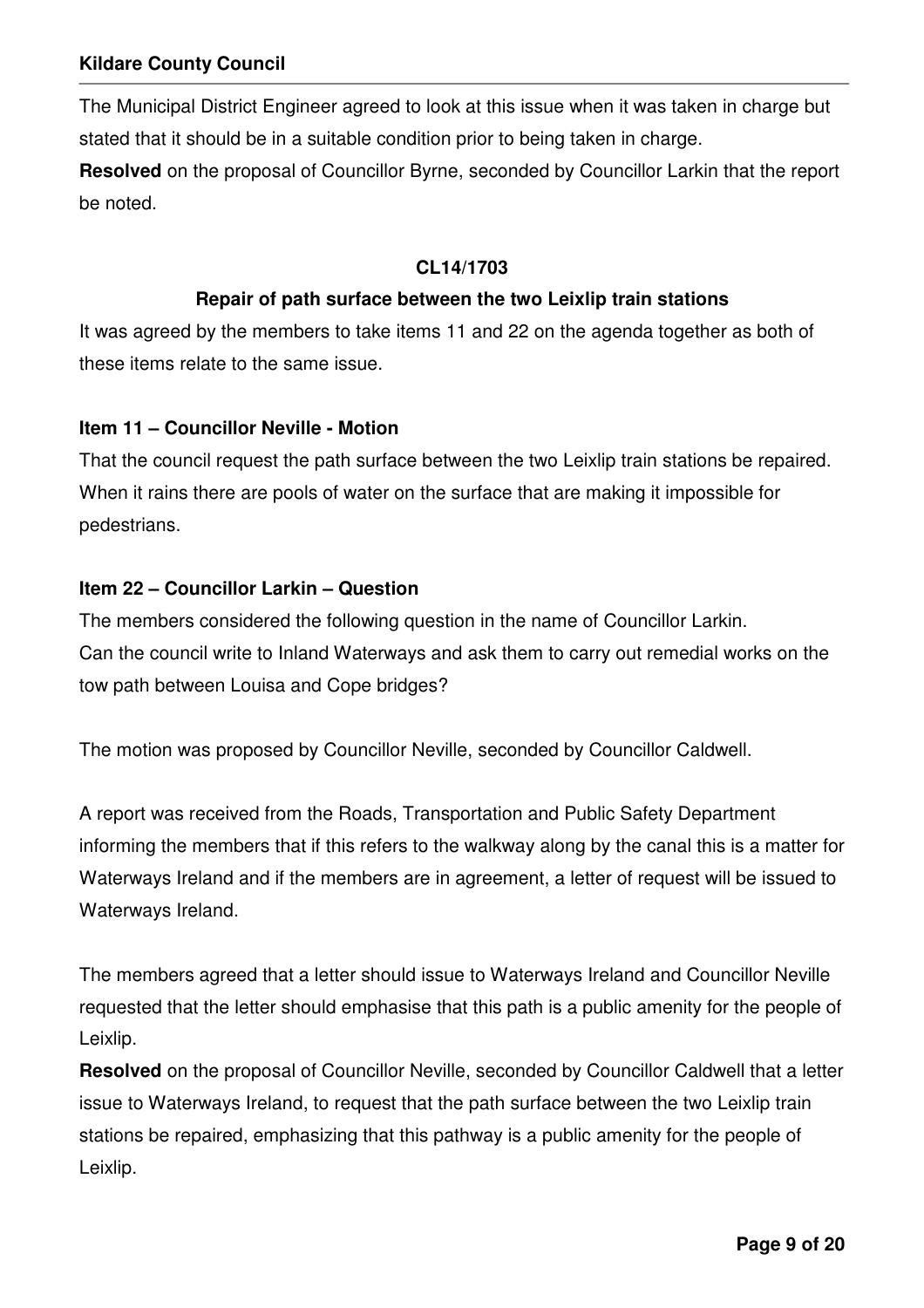### **CL15/1703**

### **Dishing of paths at entrance to Hewlett Packard**

The members considered the following motion in the name of Councillor Larkin.

That the paths at the entrance to Hewlett Packard be dished for ease of use.

The motion was proposed by Councillor Larkin, seconded by Councillor Byrne.

A report was received from the Roads, Transportation and Public Safety Department informing the members that this has been added to the Overseer's task list and will be completed in the coming weeks.

**Resolved** on the proposal of Councillor Larkin, seconded by Councillor Byrne that the report be noted.

#### **CL16/1703**

#### **Review and repair of ramps in Riverforest**

The members considered the following motion in the name of Councillor Neville. That the council review and repair the ramps in Riverforest as required.

The motion was proposed by Councillor Neville, seconded by Councillor Caldwell.

A report was received from the Roads, Transportation and Public Safety Department informing the members that these ramps are scheduled for replacement this year. **Resolved** on the proposal of Councillor Neville, seconded by Councillor Caldwell that the report be noted.

#### **CL17/1703**

#### **Yellow Box on the Maynooth Road at entrance to Beatty Park**

The members considered the following motion in the name of Councillor Coleman. That a yellow box be installed on the Maynooth Road at the entrance to Beatty Park.

The motion was proposed by Councillor Coleman, seconded by Councillor Byrne.

A report was received from the Roads, Transportation and Public Safety Department informing the members that there is no clear requirement for a yellow box at this location and that yellow boxes cannot be installed at every estate entrance.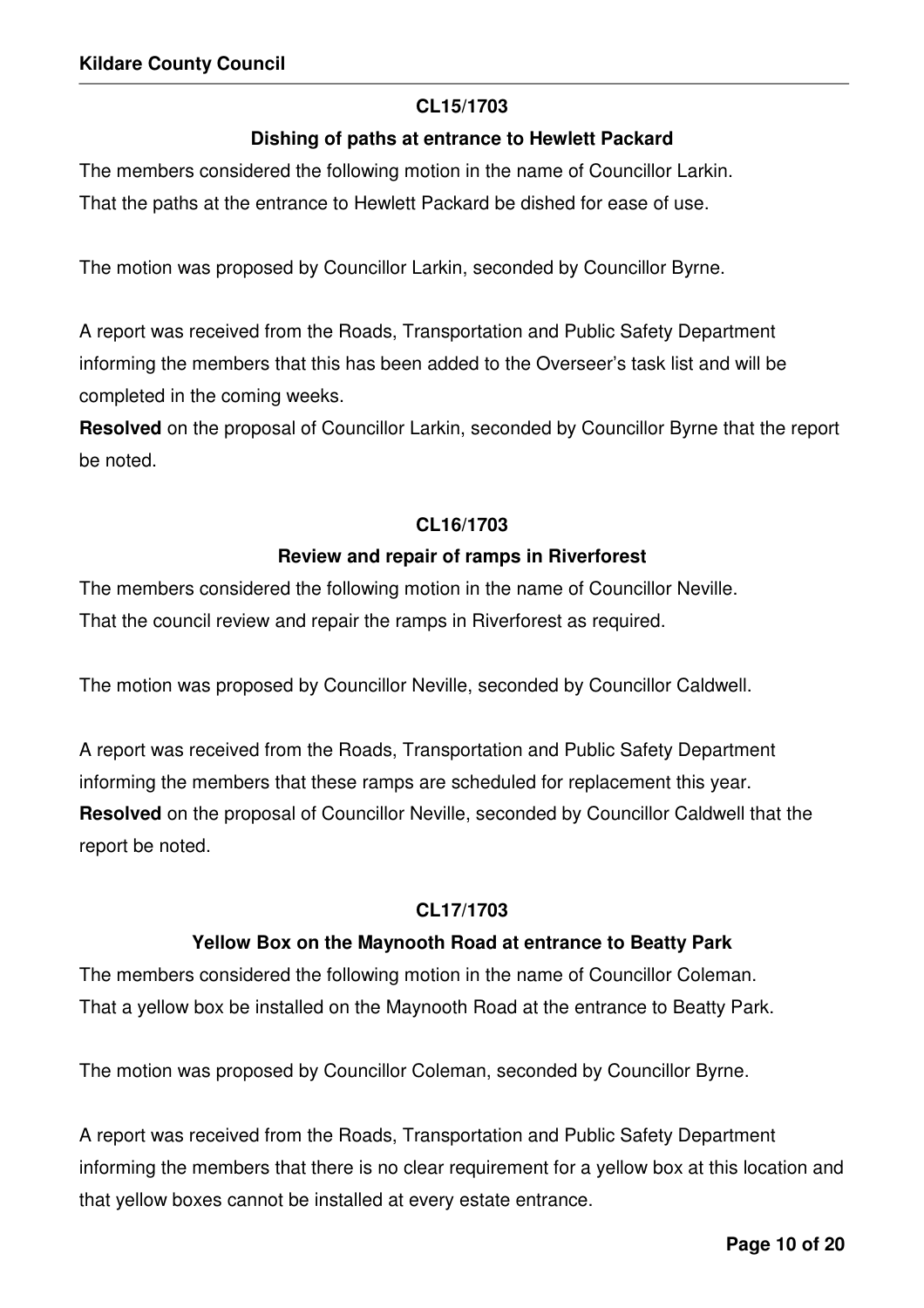Councillor Byrne stated that he was not happy with this report and informed the members that there were 175 houses in Beatty Park that could not get access onto the Maynooth Road due to traffic. Councillor Byrne stated that there were two yellow boxes opposite servicing access onto this road for 7 houses.

Councillor Cussen supported the motion and agreed that a yellow box was necessary to service Beatty Park.

Ms Wright informed the members that the roads department was setting up a Technical Assessment and Advisory Group and it is hoped that this group would make assessments and use best practice on the use of resources. Ms Wright informed the members that this team would be in place from April 2017 and they would be in a position to report back to members bi-monthly advising that this would enable the prioritising of requests in a much more structured way.

**Resolved** on the proposal of Councillor Coleman, seconded by Councillor Byrne that the report be noted.

#### **CL18/1703**

# **Traffic/Speed survey on the Loughlinstown Road**

The members considered the following motion in the name of Councillor Coleman. That a traffic/speed survey be carried out on the Loughlinstown Road.

The motion was proposed by Councillor Coleman, seconded by Councillor Byrne.

A report was received from the Roads, Transportation and Public Safety Department informing the members that a speed and volume survey will be carried out in the coming weeks.

**Resolved** on the proposal of Councillor Coleman, seconded by Councillor Byrne that the report be noted.

### **CL19/1703**

# **Additional pedestrian crossing at the bottom of Captains Hill, Main Street**

The members considered the following question in the name of Councillor Caldwell. Can the council provide an update on a motion lodged last year regarding an additional pedestrian crossing at the bottom of Captains Hill, Main Street?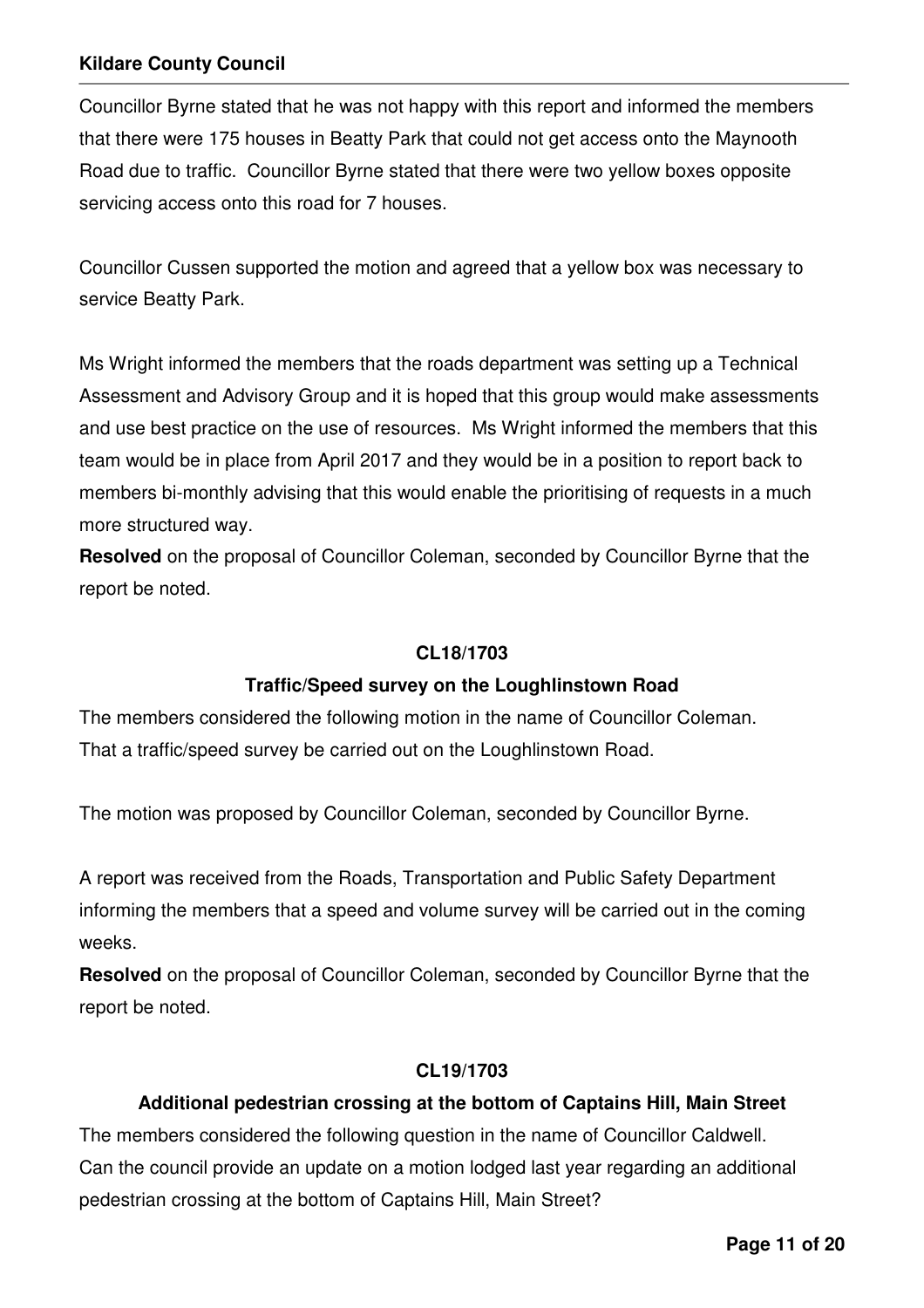A report was received from the Roads, Transportation and Public Safety Department informing the members that the provision of an additional crossing point at this junction will have a negative effect on the performance efficiency of the traffic signals at this junction. The council has examined the provision of a diagonal crossing but the narrow width of the footpaths does not provide sufficient space to safely upgrade the crossing.

Councillor Caldwell stated that he did not agree with the report and said that there was a need for an additional pedestrian crossing at this location and he hoped that this issue could be investigated again.

The report was noted.

### **CL20/1703**

# **Poles on footpath near Oaklee, Maynooth Road, Celbridge**

The members considered the following question in the name of Councillor Byrne. Can the two poles on the footpath near Oaklee, Maynooth Road, Celbridge be removed for safety reasons as the road is used by students attending the two nearby schools?

A report was received from the Roads, Transportation and Public Safety Department informing the members that clarification on the exact location is required and the issue can then be examined by the municipal district office in conjunction with the planning department.

The Municipal District Engineer stated that he was aware of the location of the two poles and he would have an update for the members at the next meeting. The report was noted.

# **CL21/1703**

# **Provision of lighting on the Dublin Road/Lucan Road**

The members considered the following question in the name of Councillor Byrne. Can the council approach South Dublin County Council with a view to providing lighting on the Dublin Road/Lucan Road from the boundary with South Dublin County Council, as the road is extremely busy at peak times?

A report was received from the Roads, Transportation and Public Safety Department informing the members that a meeting date between South Dublin County Council and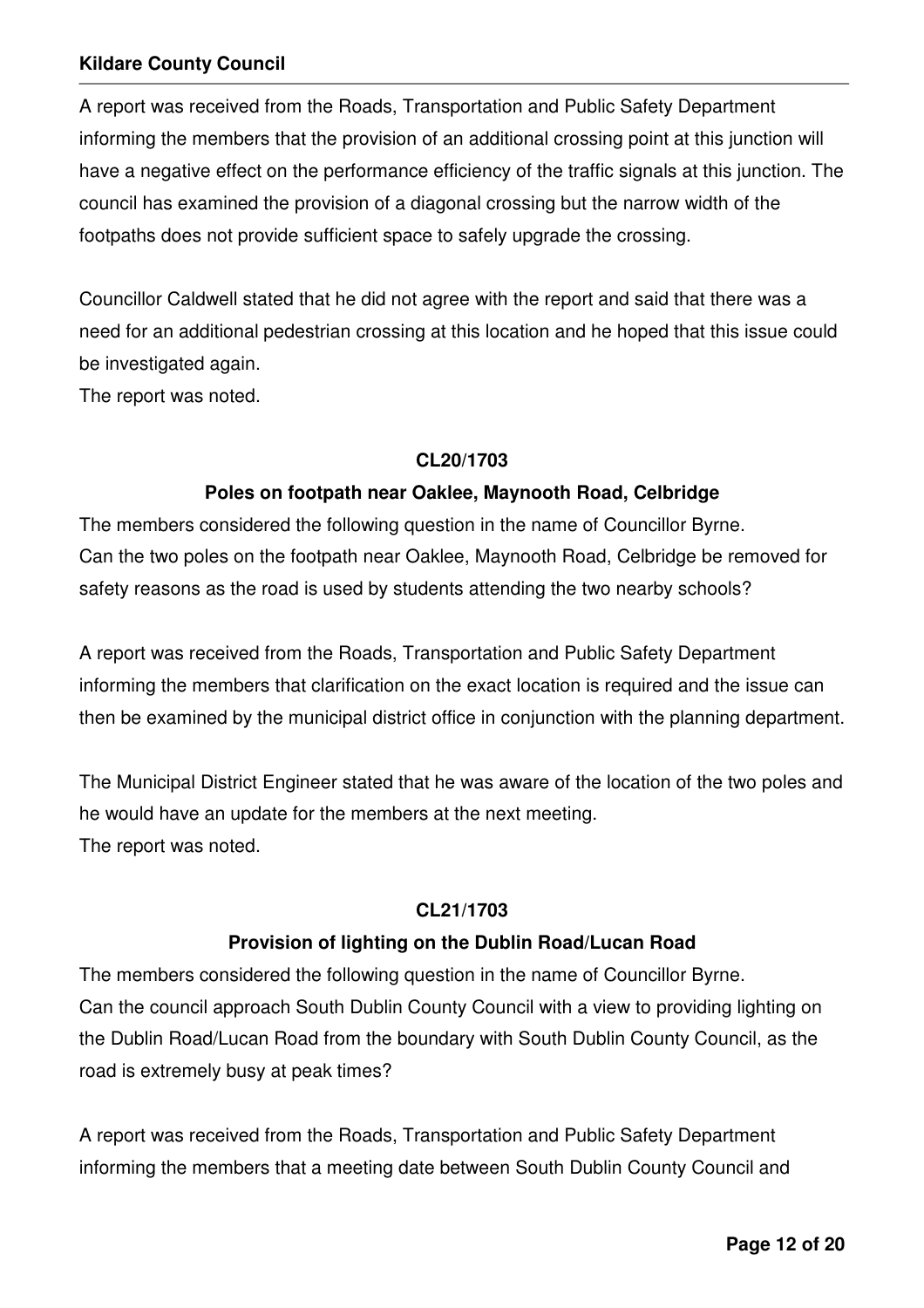members and officials from Kildare County Council will be confirmed in the coming weeks and all issues relating to the Dublin Road/Lucan Road can be discussed and addressed.

Councillor Larkin stated that his motion at the December meeting which was agreed by the members was to attend a meeting of the Lucan Area Committee as a deputation and not to have a meeting here with South Dublin County Council and asked Ms Wright to request this deputation.

The report was noted.

### **CL22/1703**

# **Provision of disabled parking bay at Donaghcumper Cemetery**

The members considered the following question in the name of Councillor Cussen. Can a Disabled Parking Bay be provided in close proximity to the entrance gate at Donaghcumper Cemetery?

A report was received from the Roads, Transportation and Public Safety Department informing the members that a disabled parking bay will be installed in the coming weeks. The report was noted.

# **CL23/1703**

# **Number of accidents and repairs on the bridge at Salmon Leap**

The members considered the following question in the name of Councillor Neville. Can the council be informed by South Dublin County Council of the number of accidents and repairs on the bridge at the Salmon Leap in the last eighteen months?

A report was received from the Roads, Transportation and Public Safety Department informing the members that a meeting date between South Dublin County Council and members and officials from Kildare County Council will be confirmed in the coming weeks and all issues relating to the Salmon Leap Bridge can be discussed and addressed.

Councillor Larkin stated that his motion at the December meeting which was agreed by the members was to attend a meeting of the Lucan Area Committee as a deputation and not to have a meeting here with South Dublin County Council and asked Ms Wright to request this deputation.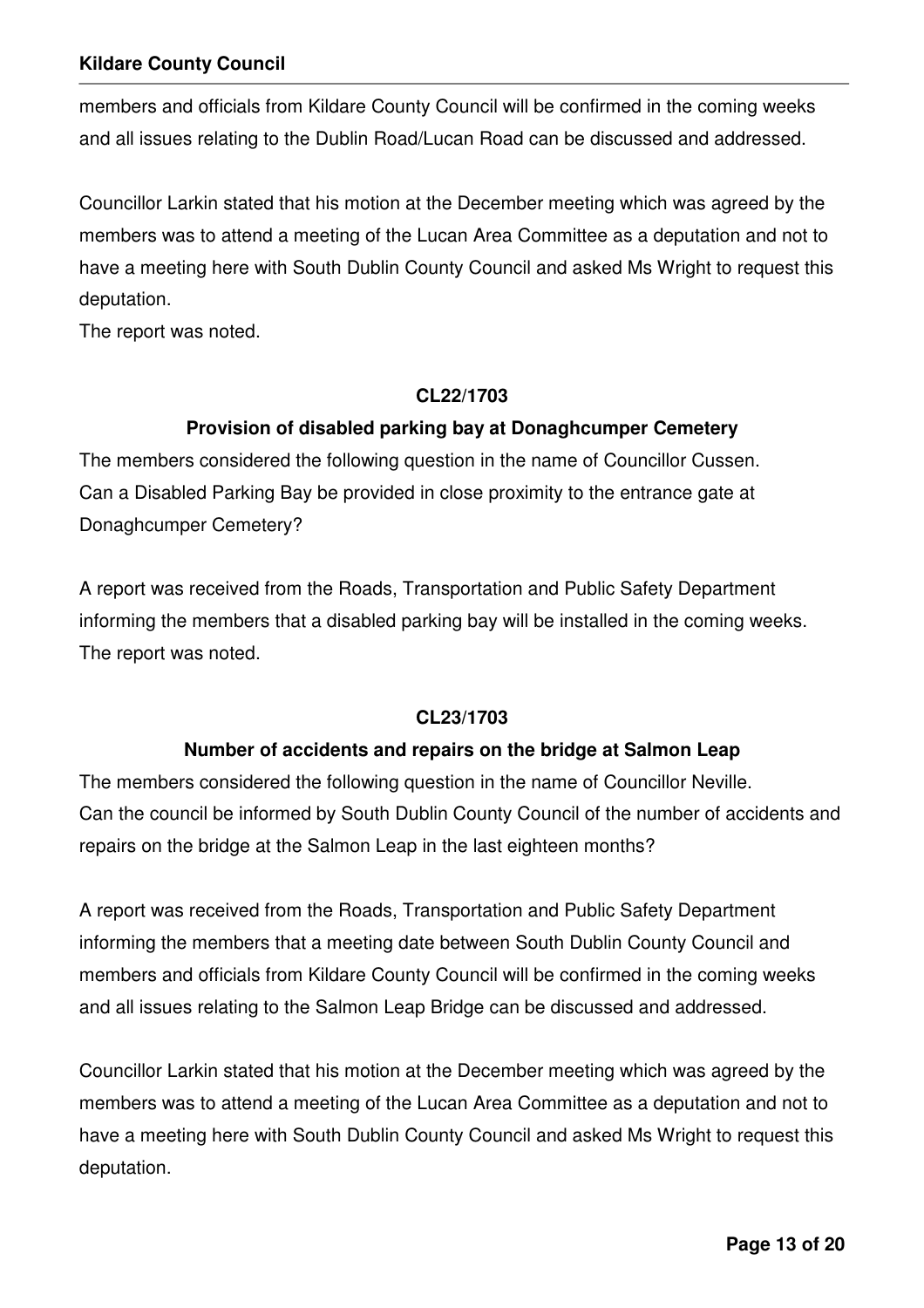The report was noted.

### **CL24/1703**

### **Traffic/Speed survey in Abbey Farm Estate**

The members considered the following question in the name of Councillor Coleman. Can a traffic/speed survey be carried out in Abbey Farm Estate?

A report was received from the Roads, Transportation and Public Safety Department informing the members that clarification on the exact location is required and the issue then can be examined by the Municipal District Engineer. The report was noted.

#### **CL25/1703**

### **Installation of school warning signs at Scoil Mochúa, Aghards Road**

The members considered the following question in the name of Councillor Coleman. Can flashing amber school warning signs be installed at Scoil Mochúa, Aghards Road, for the safety of school children?

A report was received from the Roads, Transportation and Public Safety Department informing the members that the Municipal District Engineer will examine this and report back to the members.

Councillor Coleman stated that the School Warden was only outside the school for 15 minutes at the time the junior pupils were exiting and again when the senior pupils were exiting and stated that there was not enough warning to traffic on approach to the bad bend at the school. Councillor Coleman offered to accompany the Municipal District Engineer when he goes to examine the issue at this location.

The report was noted.

#### **CL26/1703**

### **Pilot municipal district for a Repair and Lease Scheme**

The members considered the following motion in the name of Councillor Cussen. That the Celbridge-Leixlip Municipal District be selected as a pilot municipal district for a Repair and Lease Scheme in respect of vacant residential units. The motion was proposed by Councillor Cussen, seconded by Councillor Young.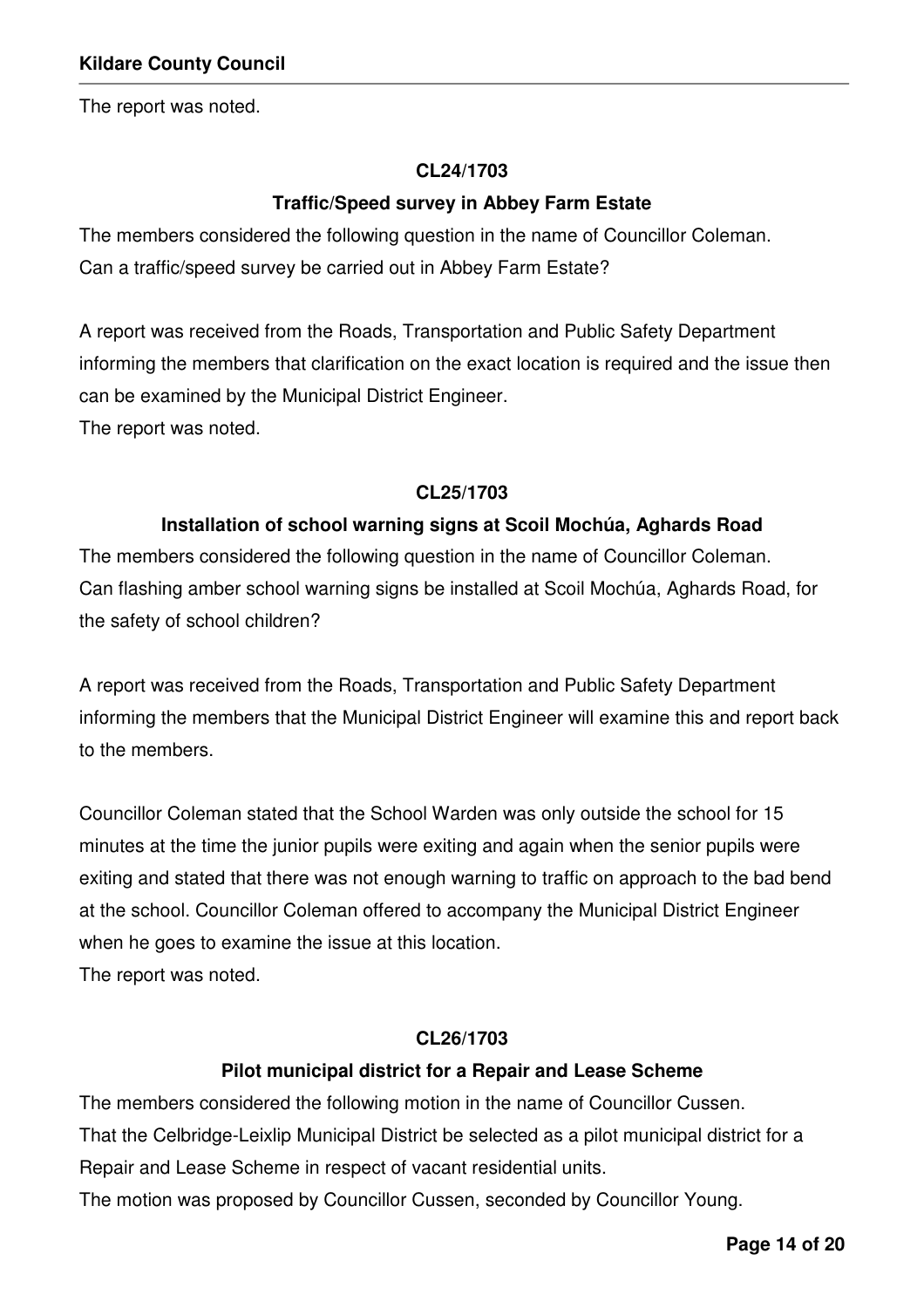A report was received from the Housing Department informing the members that a key component of the Rebuilding Ireland Action Plan for Housing and Homelessness is a new scheme, the Vacant Housing Repair and Leasing Initiative, which targets the delivery of social housing and also ensures that existing housing stock is used to the maximum degree possible. Information with regard to the scheme was included in the monthly management report circulated to elected members in advance of the March full council meeting. It is expected that further guidance material will be published by the Department of Housing, Planning and Community and Local Government in the coming days. The report further advised that consideration is currently being given to what resources, both technical and administrative, are required to manage the scheme, however it is anticipated, that the scheme will be made available countywide.

Councillor Cussen stated that she was not happy with the delay in the implementation of this scheme and said that Carlow and Waterford were chosen for pilot projects in 2016 and this scheme was currently up and running in some counties. Councillor Cussen suggested that Celbridge-Leixlip could be used as the pilot district for the scheme in Kildare as she said the bulk of the housing list was in the Celbridge-Leixlip Muncipal District.

In response to a question from Councillor Cussen, Mr Brady informed the members that the council are awaiting guidance on the implementation of this scheme and he undertook to revert to the members with the implementation date.

Councillor Cussen asked if the council had been progressive in trying to identify vacant houses and engage and encourage owners to allow use of their properties.

Mr Brady informed the members that this scheme would be advertised in the county and he agreed to communicate with Councillor Cussen on this issue.

**Resolved** on the proposal of Councillor Cussen, seconded by Councillor Young that the report be noted.

### **CL27/1703**

# **Houses in Celbridge-Leixlip in ownership of the council**

The members considered the following question in the name of Councillor Young. How many houses in the Celbridge-Leixlip Municipal District are in the ownership of the council and what does this comprise as a percentage of the total housing stock in the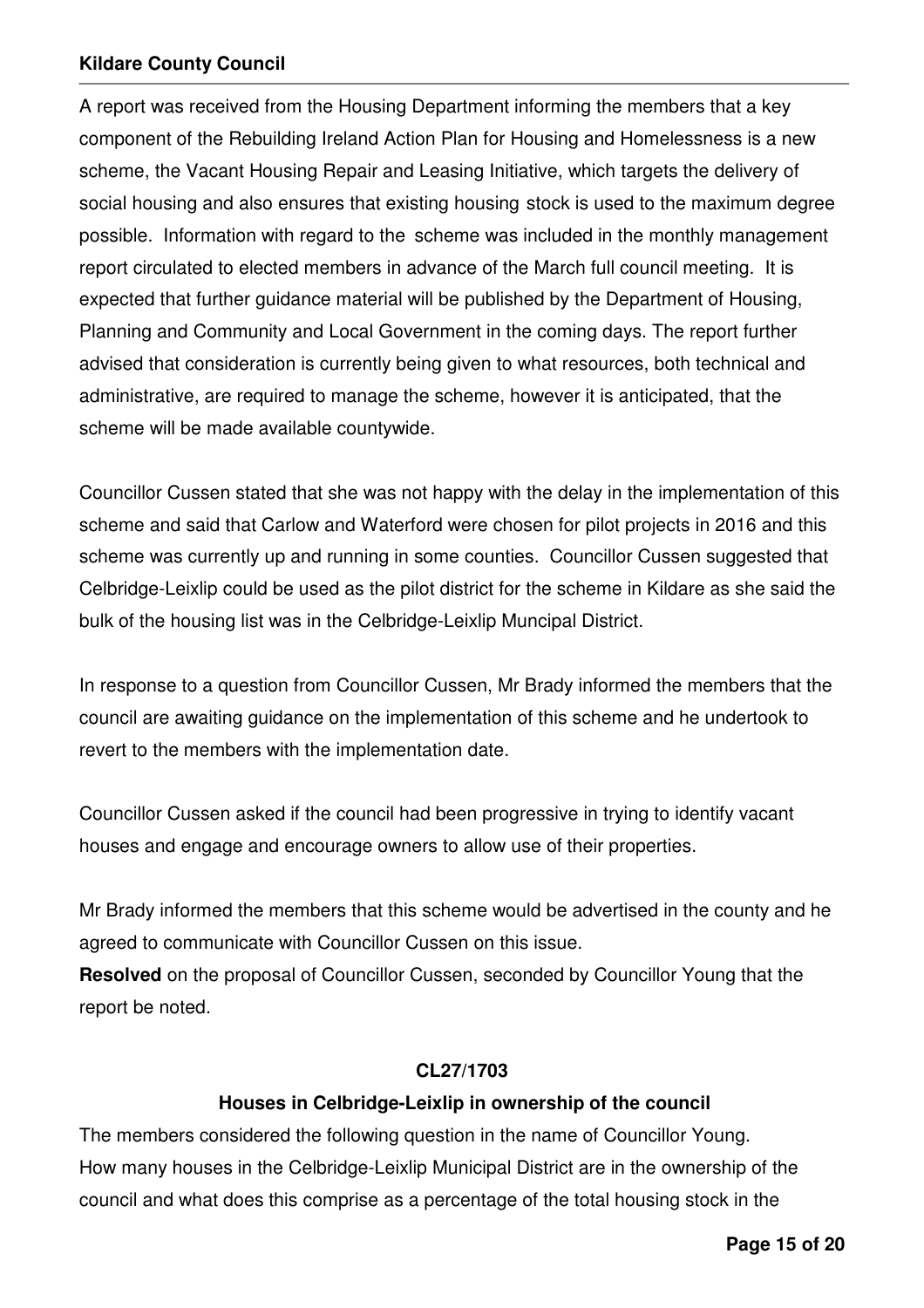Celbridge-Leixlip area; how many houses in the Celbridge-Leixlip Municipal District are social houses in the ownership of approved housing bodies (ABH) and what does this comprise as a percentage of the total housing stock in the Celbridge-Leixlip area; what is the total number of houses in Rental Accommodation Scheme (RAS), Housing Assistance Payment Scheme (HAP) and other state-supported housing schemes in the Celbridge-Leixlip Municipal District?

A report was received from the Housing Department informing the members that the county council housing stock in the towns of Celbridge and Leixlip is 453 units however information in relation to stock owned by the council by municipal district is not available. The total number of households as per the 2011 Census in Celbridge and Leixlip is 11,687 and based on this figure the housing stock owned by the county council represents 3.88% of the total housing stock. The report also noted that there are 105 units in RAS, 115 in HAP and 222 in other state supported schemes in these areas. Units in the ownership of approved housing bodies in Celbridge and Leixlip is 216 and this represents 1.85% based on the 2011 Census figures above.

Councillor Young stated he was disappointed that this information is not available by municipal district and expressed his concern as to how the stock of housing, is to be increased.

The report was noted.

### **CL28/1703**

**Number of people in Celbridge-Leixlip Municipal District on the housing list**  The members considered the following question in the name of Councillor Young. How many people on the council's housing list are resident in the Celbridge-Leixlip Municipal District?

A report was received from the Housing Department informing the members that there are 1451 applicants on the housing list in Celbridge and 1156 in Leixlip however information in relation to numbers on the housing list by municipal district is not available. It should be noted that as applicants have the option of choosing up to three areas of preference, each carrying equal status, there is significant duplication of need identified in these areas. e.g. applicants applying for housing in north Kildare will often identify Celbridge and Leixlip as their areas of preference.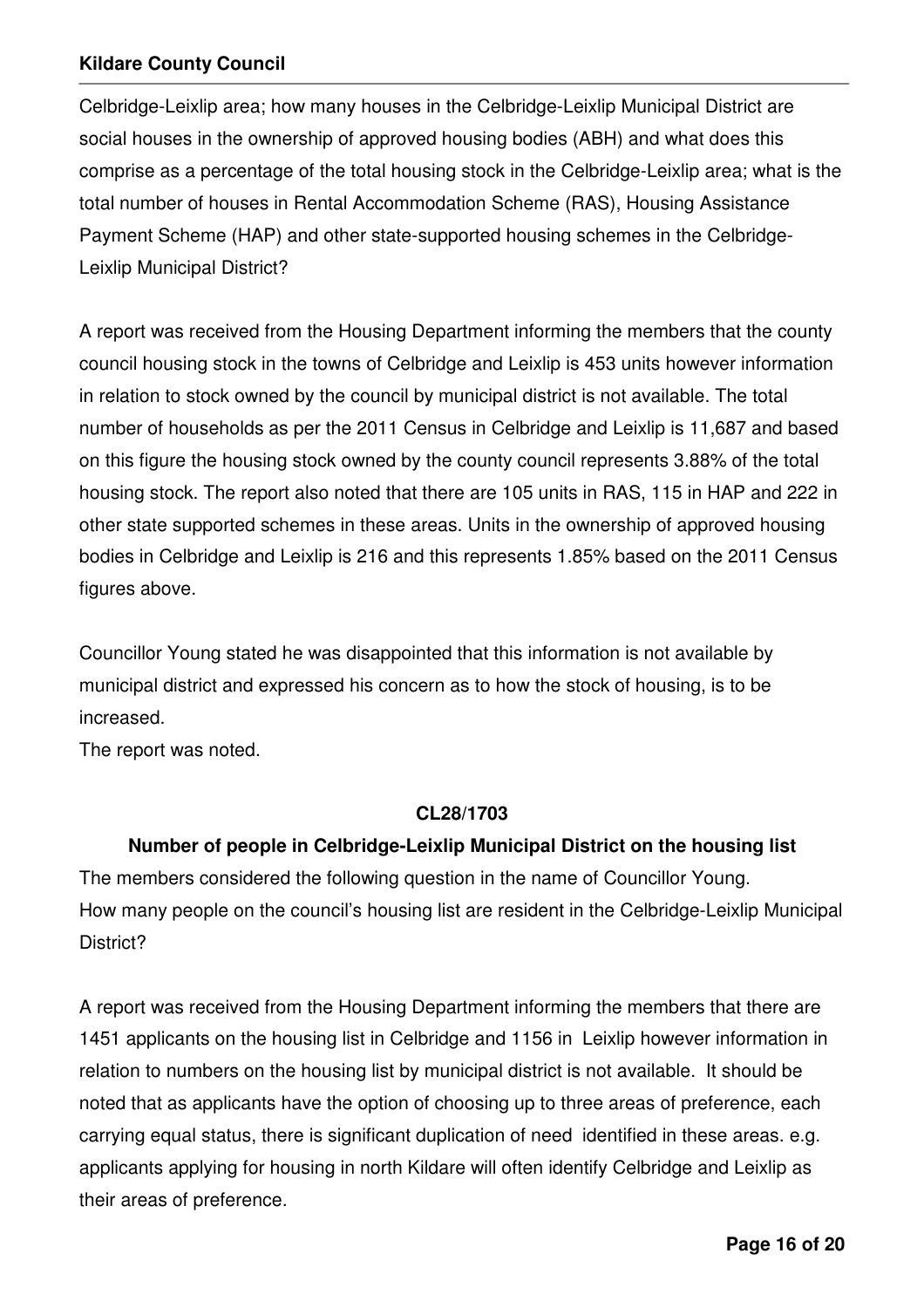The report was noted.

#### **CL29/1703**

### **Publicising funding initiatives and/or announcements**

The members considered the following motion in the name of Councillor Cussen. That this municipal district asks the council to commit to adopting a new process policy whereby the council initiatives and/or announcements in respect of funding, projects etc. are made public in the first instance via the council, the Mayor or by the Chair of the municipal district as relevant.

The motion was proposed by Councillor Cussen, seconded by Councillor Larkin.

A report was received from the Director of Service for the Corporate Services Department informing the members that this motion will be considered by the Senior Management Team and he will revert to the members through the Protocol Committee with a process having regard to procedures for communication already in place.

Councillor Cussen thanked the Director of Corporate Services for the report and said that she was looking forward to receiving the report back on this issue.

**Resolved** on the proposal of Councillor Cussen, seconded by Councillor Larkin that the report be noted.

#### **CL30/1703**

#### **Services provided through the emergency number**

The members considered the following question in the name of Councillor Larkin. Can the council provide an outline of exactly what services are provided through the emergency number 1890500333?

A report was received from the Corporate Services Department informing the members that 11890 Ltd were appointed as contractor to provide the Out of Hours-Non Emergency-Call Answering Service for Kildare County Council in April 2015. A Service Level Agreement is in place between the council and 11890 Ltd detailing agreed protocols relating to handling of all out of hours calls on weekdays. 11890 Ltd provide service at weekends, public holidays and all other closure days. The Service Level Agreement sets out detailed procedures, as agreed departments, in terms of how out of hours calls relating to their service should be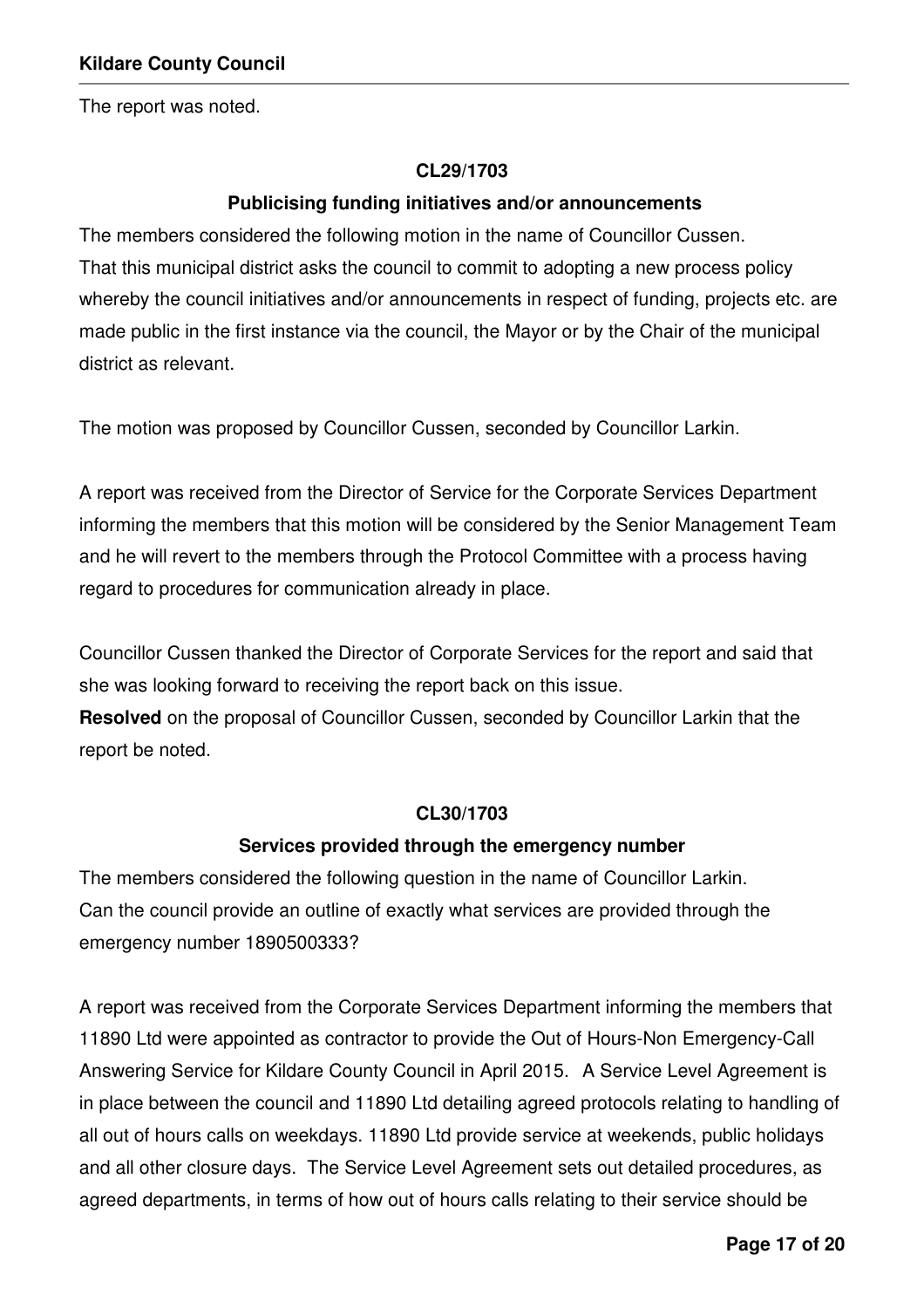dealt with. In all cases, a comprehensive list of contacts is made available to 11890 Ltd along with a call sequence specifying the order the calls should be made in e.g. in the case of water issues the overseer is first to be notified, then the caretaker, then the engineer etc. A mobilisation procedure is also in place for Major Emergencies. A daily email is sent from 11890 Ltd to all out of hours contacts in Kildare County Council with a record of all calls and their outcomes taken from close of business at Kildare County Council until opening hours the following day.

The report was noted.

### **CL31/1703**

# **Provision of green waste area in the Celbridge-Leixlip Municipal District**

The members considered the following motion in the name of Councillor Caldwell. That the council provide a green waste area for the coming season in the Celbridge-Leixlip Municipal District.

The motion was proposed by Councillor Caldwell, seconded by Councillor Byrne.

A report was received from the Environment Department informing the members that it is progressing plans for a new civic amenity site to serve North Kildare with the preferred location of Kilmacredock Upper being considered. It is intended that such a facility will accept green waste. In the interim, requests for the removal of green waste from local community/residents groups is being accommodated by the environment crew serving the municipal district.

**Resolved** on the proposal of Councillor Caldwell, seconded by Councillor Byrne that the report be noted.

# **CL32/1703**

# **Request to stop refuse companies entering estates until 7am**

The members considered the following question in the name of Councillor Caldwell. Can the council ask all refuse companies not to start entering estates until 7am?

A report was received from the Environment Department informing the members that restrictions are now in place for the collection of refuse in urban areas under the Waste Management (Collection Permit)(Amendment) Regulations 2016. These allow operators to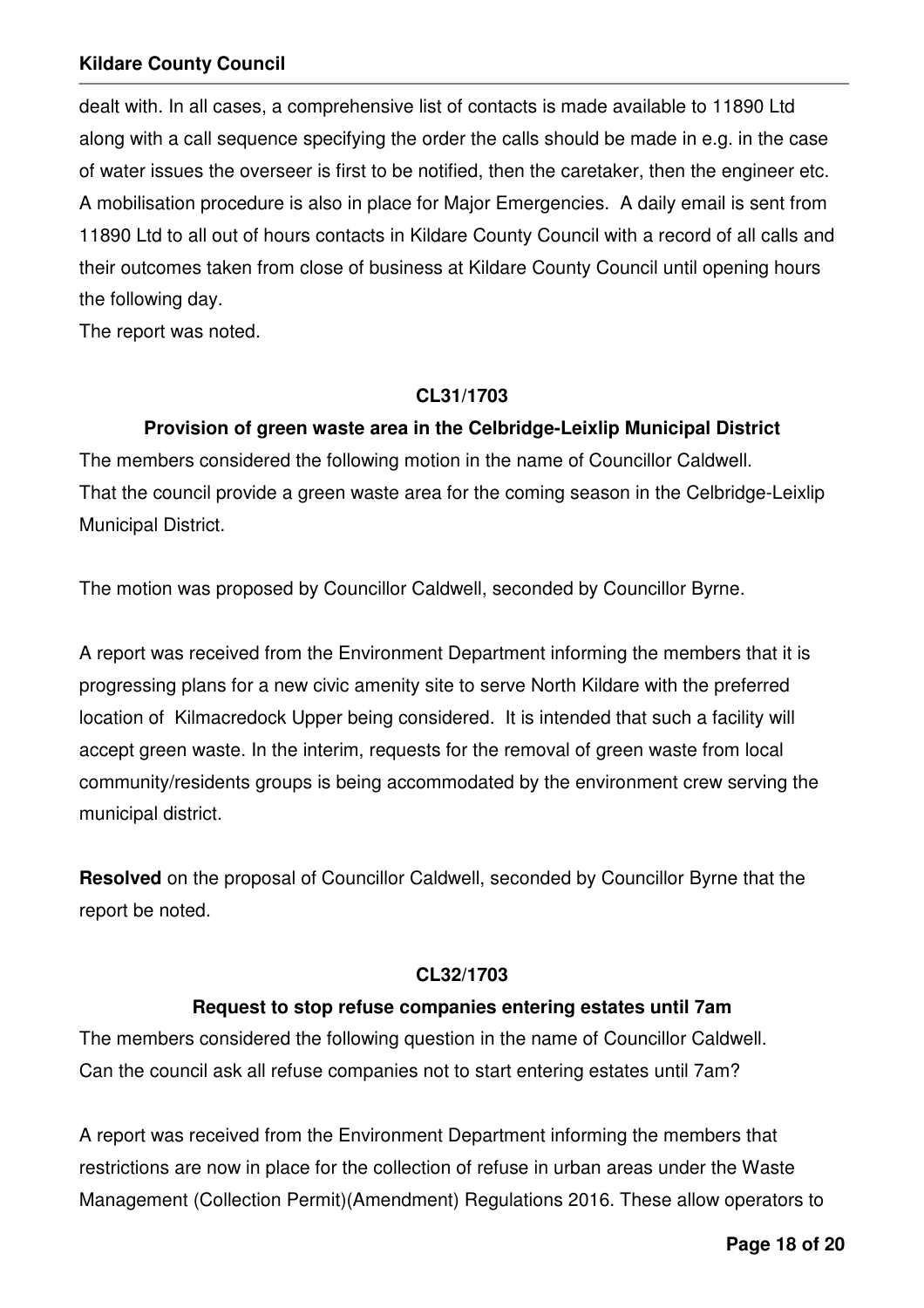only collect refuse material between the hours of 6am and 10pm in speed limit areas of 60km or less however as this is a national regulation, it is not possible for an individual authority to make more restrictive arrangements. The report was noted.

### **CL33/1703**

### **Initiation of recycle fair/event to be held in Celbridge-Leixlip Municipal District**

The members considered the following question in the name of Councillor Cussen. Can the Environment section work with the members to initiate a recycle fair/event to be held in the Celbridge-Leixlip Municipal District ?

A report was received from the Environment Department informing the members that it is organising a local 'reuse/ repair' event in each municipal district area in association with Tidy Towns Committees and details of the local event will be advised to members when arranged.

In response to a request from Mr O'Gorman, Councillor Cussen agreed to revert to him with her proposals for a series of events before the next Environmental Strategic Policy Committee (SPC) meeting.

The report was noted.

# **CL34/1703**

# **Crodaun Forest Park Residents Association**

The members considered the following question in the name of Councillor Neville. Can the council give an update on the approach taken on issues as identified at the forest as raised by Crodaun Forest Park Residents Association?

A report was received from the parks department informing the members that the section of forest referred to is owned by the Office of Public Works (OPW). Furthermore there is no budget available to provide a boundary fence at the location. The report noted that any trees causing issues with public lighting will be listed for removal in the next pruning programme which is hoped to be completed by the end of the summer. The issue with public lighting is a matter for the Public Lighting section in the Roads Department.

Councillor Neville stated that he was not happy with this report and advised that at a meeting held the previous week between the Gardaí and residents it was noted that a number of